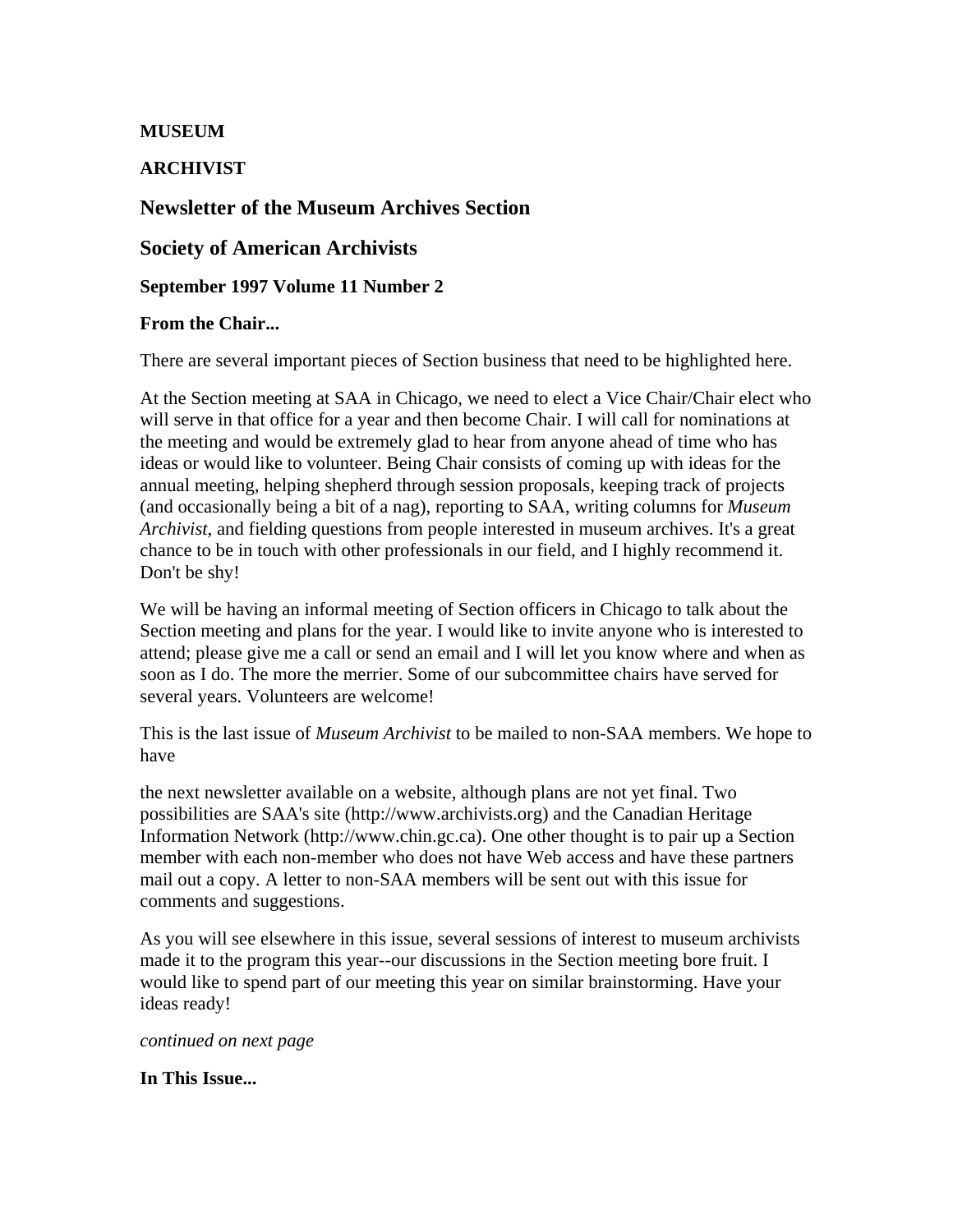| News, Notes, & Announcements4                                                            |
|------------------------------------------------------------------------------------------|
|                                                                                          |
|                                                                                          |
| <b>MUSEUM ARCHIVIST</b>                                                                  |
| is issued twice a year by the                                                            |
| Museum Archives Section of SAA.                                                          |
| News items, letters to the editor, and comments from the archives community are welcome. |
| Next deadline: December 15, 1997                                                         |
|                                                                                          |
| The Brooklyn Museum                                                                      |
| 200 Eastern Parkway, Brooklyn, NY 11238                                                  |
| 718-638-5000 x311; fax: 718-638-3731                                                     |
| email: bklnmus1@metgate.metro.org                                                        |
|                                                                                          |
| Smithsonian Archives                                                                     |
| A & I Building, Room 2135                                                                |
| Washington, DC 20560                                                                     |
| 202-786-2747; fax: 202-357-2395                                                          |
| email: arcgd100@sivm.si.edu                                                              |
|                                                                                          |
| The Corcoran Gallery of Art                                                              |
| 500 17th St NW, Washington, DC 20006                                                     |
| 202-639-1721; fax: 202-639-1778                                                          |
| email: mkeller@capaccess.org                                                             |
|                                                                                          |
| Amon Carter Museum                                                                       |
| 3501 Camp Bowie Blvd, Fort Worth, TX 76107                                               |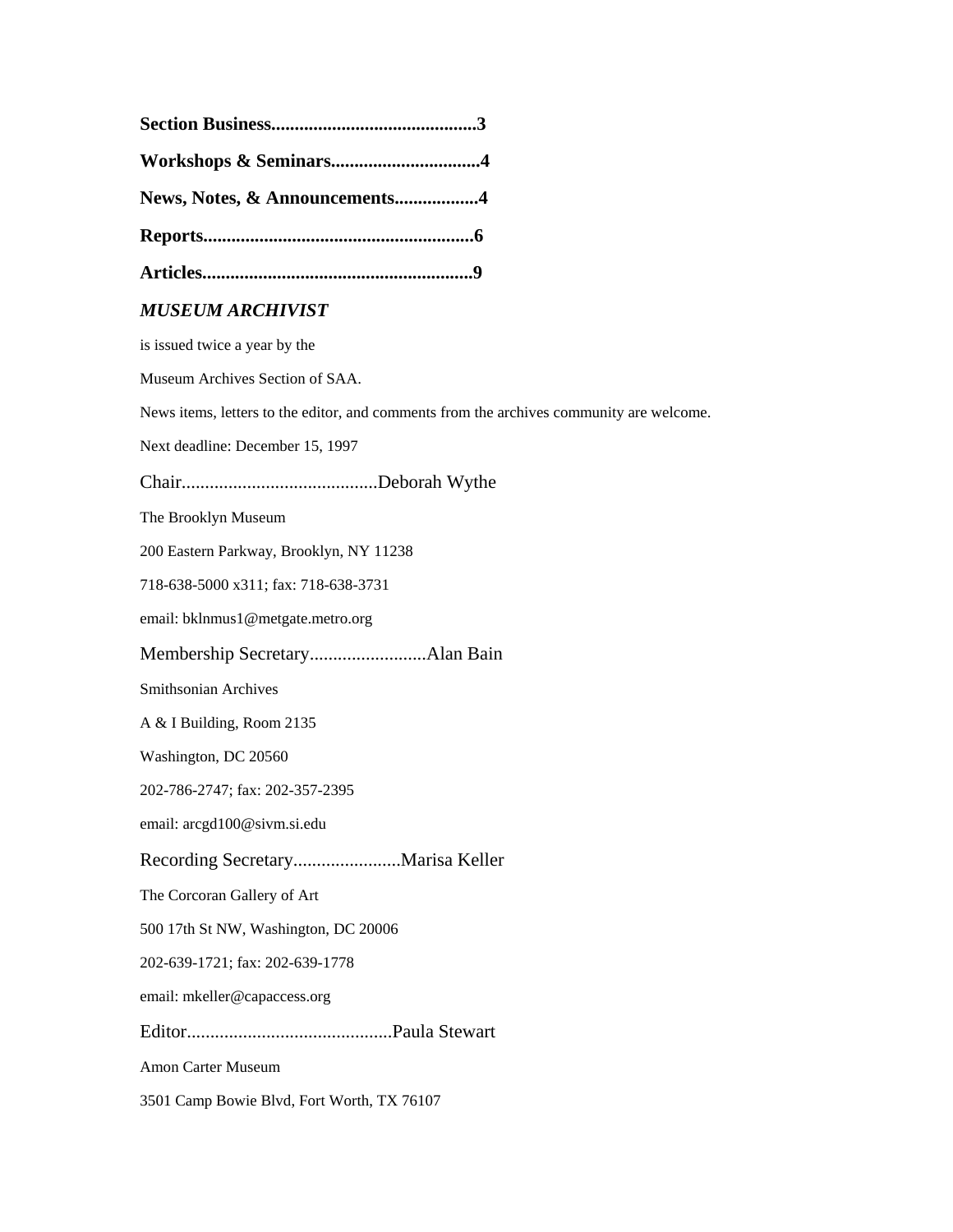817-738-1933 x267; fax: 817-738-4066

email: paula.stewart@cartermuseum.org

Publications.......................................John Smith Andy Warhol Museum 117 Sandusky St, Pittsburgh, PA 412-237-8346 Program/Education.....................Fred Calabretta Mystic Seaport Museum Mystic, CT 06355 860-572-0711 x5168; fax: 860-572-5394

email: fredc@mystic.org

Additional contributors: Sarah R. Demb, Melissa De Medeiros, Douglas Haller, Cheryl Leibold, Maureen Melton, Douglas Stark, Jill Vetter

#### **From the Chair** continued

Connections

Someone once asked my why I go to SAA every year. Interesting question. When I was first a

member, I went to soak up every bit of information I could get my hands on. I still do a lot of that, but I find that the most important, useful, and enjoyable thing I do for those three or four days is talk and talk and talk with colleagues. Local and regional archival organizations are valuable, but nowhere can I find a concentration of people who do exactly what I do as at SAA. I suspect it is the same for many museum archivists, who are often "Lone Arrangers." Is it egotism to think that museums have a unique atmosphere and institutional culture? Probably not, or the Museum Archives Task Force wouldn't have become the Museum Archives Roundtable wouldn't have become the Museum Archives Section. I've been in sessions and workshops on institutional archives and business archives and we do have much in common with them in terms of core functions. But what a museum does--collecting, installing, and interpreting objects--is unique and it affects what we do and how we are able to accomplish it. This year, I'd like to spend some time in the Section meeting on an open discussion of at least one topic of general concern. This should help members connect with others with similar interests and needs and may also lead to future working groups, such as this year's one on appraisal. Looking over the responses to the survey that Maureen Melton compiled as Chair two years ago, I saw several requests for information, articles, sessions, or discussion of our position within our institutions. How do archivists, registrars, and curators interact and cooperate? What is the Archives priority in the institution? Can it be improved? Are we integrated or isolated? How can we initiate change? I'll propose this topic in the Section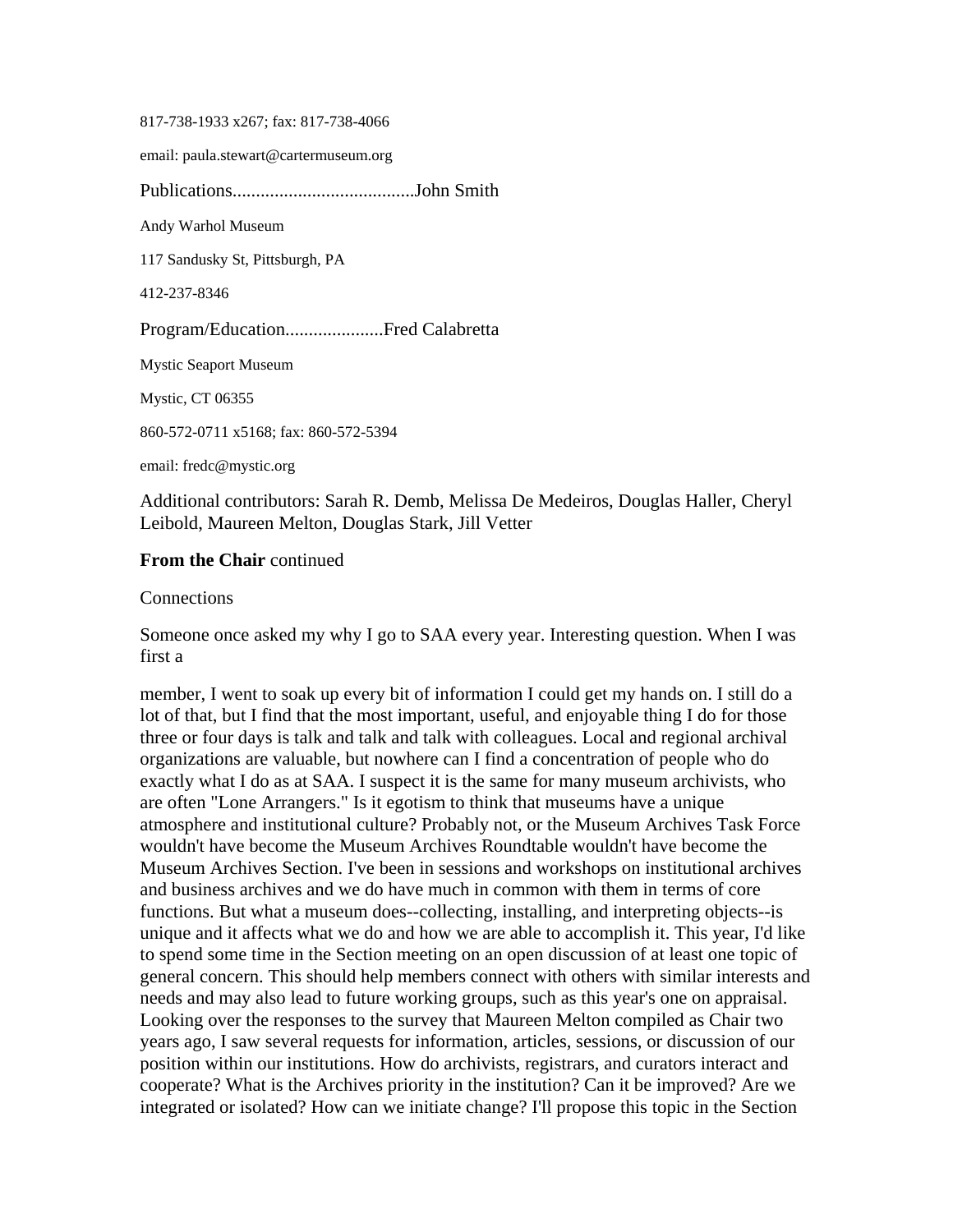meeting but will also call for others. Give it some thought! What topic is burning a hole in your archival pocket?

### **SECTION BUSINESS**

#### **From the Editor**

Thanks to our wonderful section members, we have a great newsletter. Cheryl Leibold reports on institutional anniversaries. Two new museum archivists, Sarah Demb and Doug Stark, have written articles on their projects and will keep us filled in as the projects progress. Thanks also to Melissa De Medeiros and Maureen Melton for allowing me to share two previously published articles with you.

Maureen's article brings up some of the issues we want to talk about in special preconference meeting on appraisal. If you haven't read Deb's column, "From the Chair...," go back and do so now. This is a really exciting opportunity for us to talk about the kind of appraisal decisions museum archivists make daily. Plan to come to the annual meeting a day early and join us.

And speaking of the annual meeting, Fred Calabretta highlights activities of interest to section members in his column, "From the Program Subcommittee Chair."

Remember, this newsletter is written by and for museum archivists. It makes a wonderful outreach tool. (Show it around your institution and to your patrons!) So, let everyone know what you are doing. Write an article and send it to me! My telephone and number fax numbers, address, and email address are in the leadership list on page 2.

Paula Stewart

Amon Carter Museum

# **From the Program Subcommittee Chair**

I look forward to seeing many of you in Chicago during SAA's annual meeting. Please bring ideas for session proposals to the Section meeting.

Discussion during last year's Section meeting was extremely productive and resulted in several sessions that are part of this year's program. Your input is important. If you will not be attending the meeting but have ideas for sessions, please feel free to forward them to me. My address and telephone number are in the leadership list on page 2.

If you will be in Chicago, the following sessions may be of particular interest:

Wednesday, August 27

TOUR: Chicago Historical Society and Newberry Library Repository Tours

Thursday, August 28

*2 The Politics of Celebration*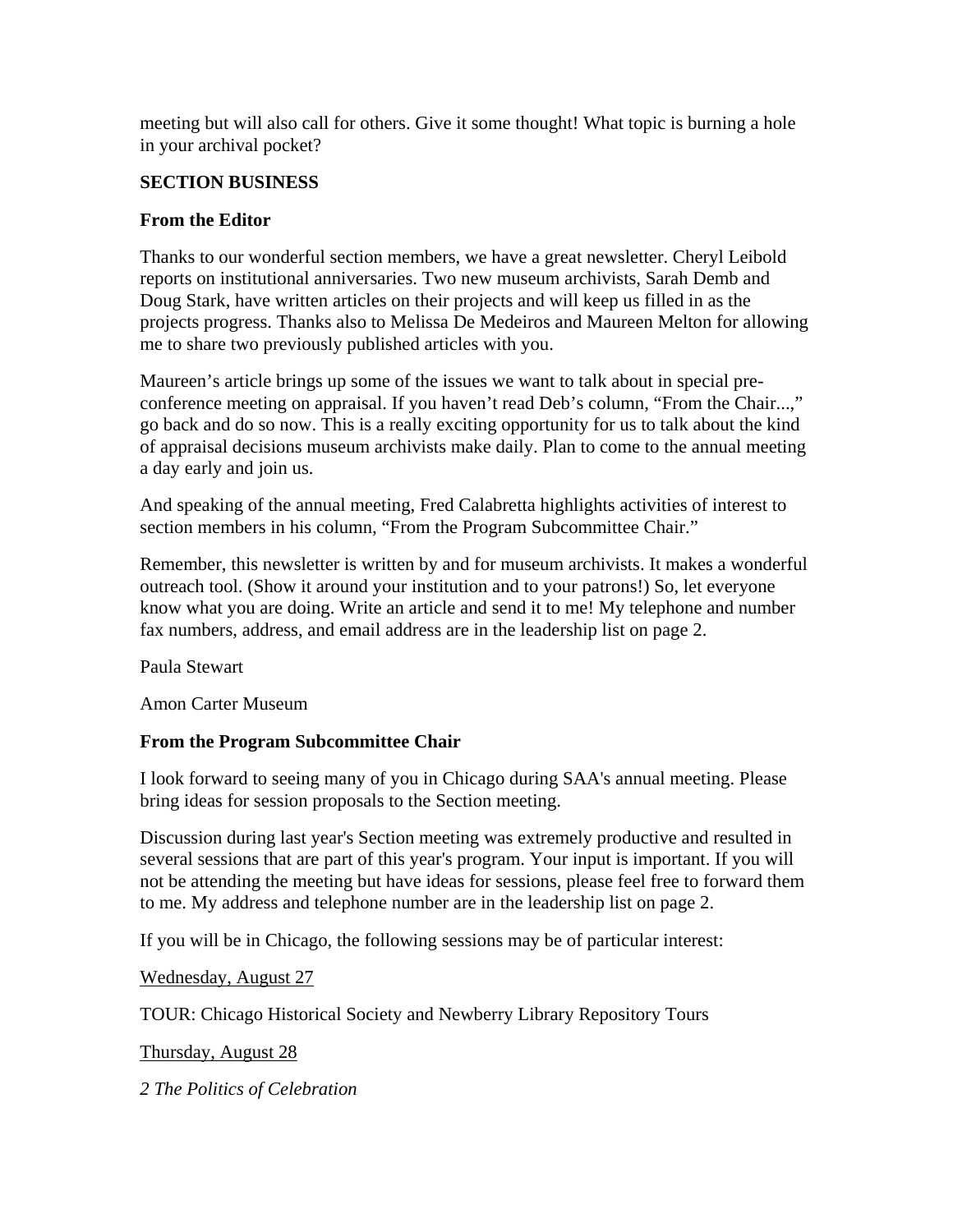Alan L. Bain, Smithsonian Institution Archives, chair

Robert W. Rydell, Montana State University

Katharine T. Corbett, Missouri Historical Society

Nancy Birk, Kent State University

Leslie H. Gordon, Arts Festival of Atlanta

TOUR: The Art Institute of Chicago & Chicago Symphony Orchestra Repository Tours

Friday, August 29

*22 Native American & Australian Aboriginal Participation in the Archival Process* 

Donna Longo DiMichele, Mashantucket Pequot Museum, chair

Craig Howe, Newberry Library

Anne-Marie Schwirtlich, Australian Archives

Karen Underhill, Northern Arizona University

*30 Digging the Treasure: Access to Anthropological Records* 

Mary Elizabeth Ruwell, Consultant, chair

Nancy Parezo, Arizona State University

Deborah Wythe, Brooklyn Museum

J. Karyl Winn, University of Washington

#### **SECTION BUSINESS**

#### **From the Program Subcommittee Chair** continued

TOUR: Behind-the-Scenes: Museum of Science and Industry Archives Tour

Saturday, August 30

\*\*Museum Archives Section Meeting\*\*

Sunday, August 31

*61 Negotiating with On-line Image Services* 

Susan Seyl, Oregon Historical Society, chair

Russell Lewis, Chicago Historical Society

Ed Karlin, Seaforth, Shaw and Fairweather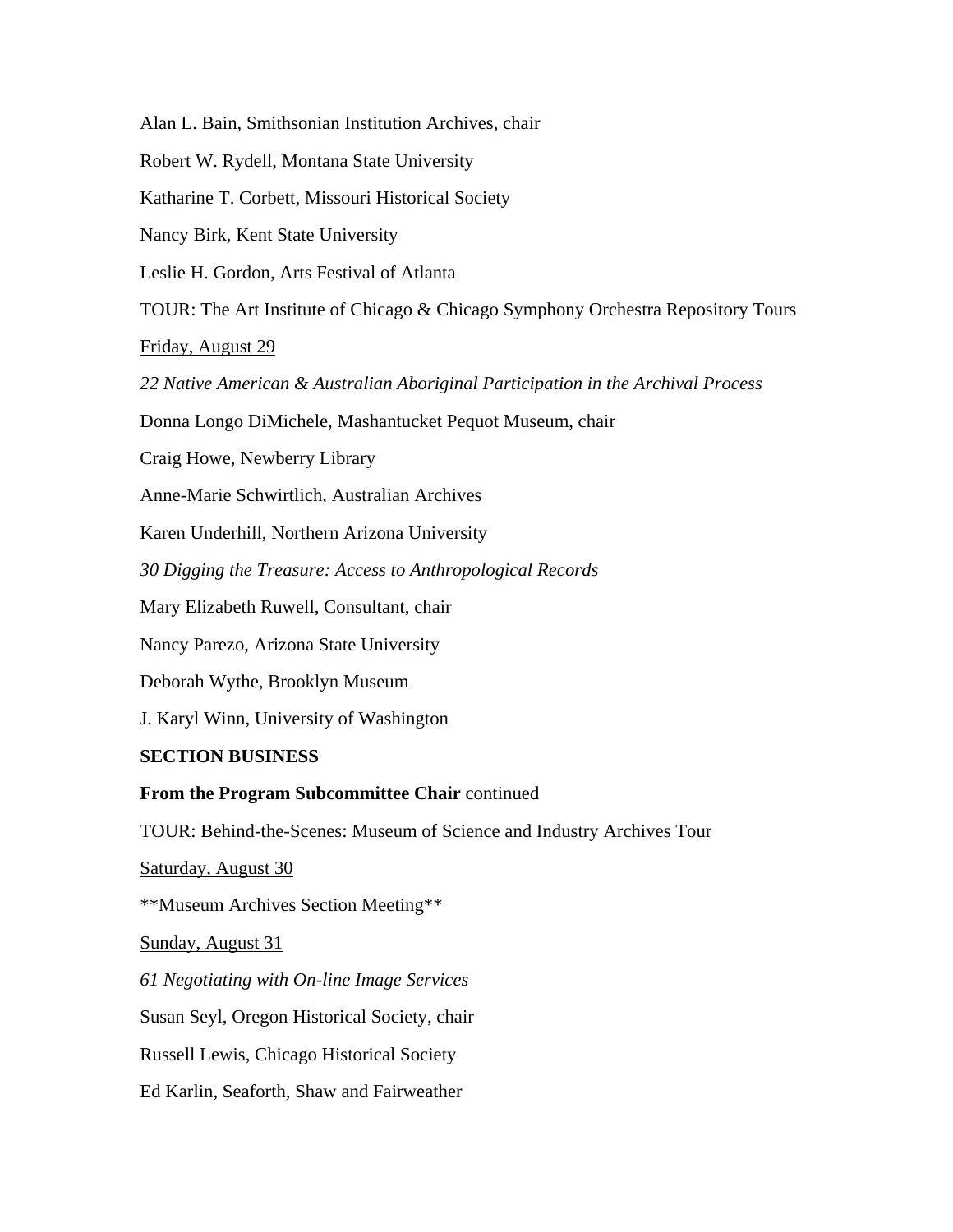Bonnie Wilson, Minnesota Historical Society

*63 Visual Ephemera in Archives* 

John H. Slate, Texas African American Photography Archive, chair

Hermina G. B. Anghelescu, University of Texas

Nancy Hadley, Houston Public Library

*67 Exhibition and Preservation: An Uneasy Partnership* 

Mary Todd Glaser, Northeast Document Conservation Center, chair

Catherine Nicholson, National Archives and Records Administration

Robert Herskovitz, Minnesota Historical Society

Kathy Ludwig, Minnesota Historical Society

Louise Brownell, Chicago Historical Society

Fred Calabretta

Mystic Seaport Museum

#### **WORKSHOPS & SEMINARS**

#### **Architectural Records Workshop Announced**

The Conservation Center for Art and Historic Artifacts (CCAHA) announces a day-long architectural records workshop, "Have You Got

the Blues: Architectural Records: Their Identification, Management, Storage, and Treatment," on Wednesday, November 5, 1997 at Syracuse University Library, Syracuse, NY.

The workshop is intended for architectural historians, architects, and library, archives, and museum professionals who have architectural records and drawings or other oversized paper-based materials in their care or collections. Speakers include Lois Olcott Price, Conservator of Library Collections, Winterthur Library; Joan Irving, Conservator, CCAHA; and Martha Hanson, Preservation Administrator, Syracuse University Library.

The workshop will be held from 9:00 am to 4:30 pm. Enrollment is limited to 30 participants. The \$75.00 registration fee includes supple-mentary materials and a box lunch. For a registration form, contact Susan W. DuBois, Preservation Services Representative, CCAHA, 264 South 23rd Street, Philadelphia, PA 19103; telephone: 215-545-0613; fax: 215-735-9313; email: ccaha@shrsys.hslc.org.

# **NEWS, NOTES, & ANNOUNCEMENTS**

# **Haller Presents Watts/Petersen Lecture**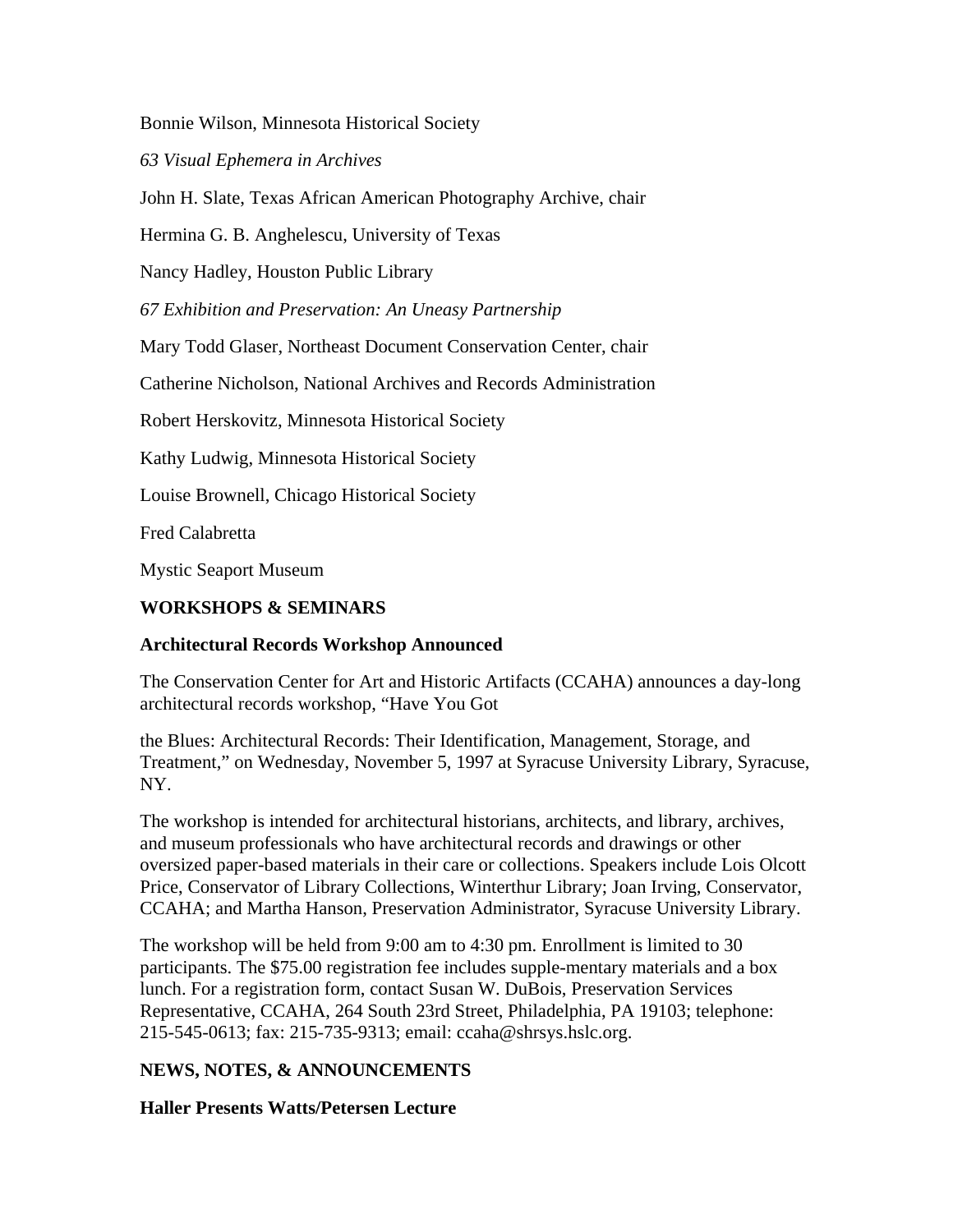Douglas Haller, Archivist of the University of Pennsylvania Museum of Archaeology and Anthropology, presented the Elizabeth Watts and Howard C. Petersen Annual Lecture on Wednesday, March 19, 1997. Doug's lecture, entitled "The Museum at Home and Abroad in the '20s and '30s," covered the museum's physical expansion and archaeological field work during the 1920s and 1930s, periods of extreme contrast in the nation and at the museum. Approximately 80 museum members attended the talk.

Douglas Haller

University of Pennsylvania Museum of Archaeology and Anthropology

# **NEWS, NOTES, & ANNOUNCEMENTS**

# **Carter Museum Receives Getty Grant**

The Amon Carter Museum has received a generous grant from The Getty Grant Program to complete the arrangement and description of the Roman Bronze Works Archives. The Roman Bronze Works, established in Brooklyn, New York, in 1899 by Riccardo Bertelli, was the leading American fine-arts foundry during the first half of the twentieth century. Once the company's records are available for study, scholars will be able to examine the sculptor-foundry relationship in detail and translate their findings into important new scholarship about American sculpture.

The archives (1902-1977) comprise seventy-seven linear feet of records on bronze sculpture--freestanding figures and public monuments as well as architectural and decorative works--by almost every important American figurative sculptor active between 1900 and 1950. Among the sculptors represented in the collection are Anna Hyatt Huntington, Frederick MacMonnies, Paul Manship, Elie Nadelman, Frederic Remington, Charles M. Russell, and Augustus Saint-Gaudens. In addition, the archives includes 791 oversized architectural drawings documenting the decorative elements and fixtures cast by the Roman Bronze Works for ten major municipal and commercial buildings erected during the 1930s and 1940s.

Implemented in May 1997, the grant enables the Museum to provide staff to complete the arrangement and description of the paper files and the architectural drawings, prepare a finding aid, create a Research Libraries Information Network entry, and make the finding aid available through the Internet via the Museum's website.

Paula Stewart

Amon Carter Museum

# **Walker Art Center Receives NEH Grant**

The Walker Art Center Archives was awarded a National Endowment for the Humanities Preservation and Access Grant for one year in the amount of \$22,000. The grant provides for one part-time archivist to process the papers of two former directors as well as curatorial, exhibition, and programming records from 1939 to 1960. These records measure 150 linear feet and represent a vibrant and important part of the Walker's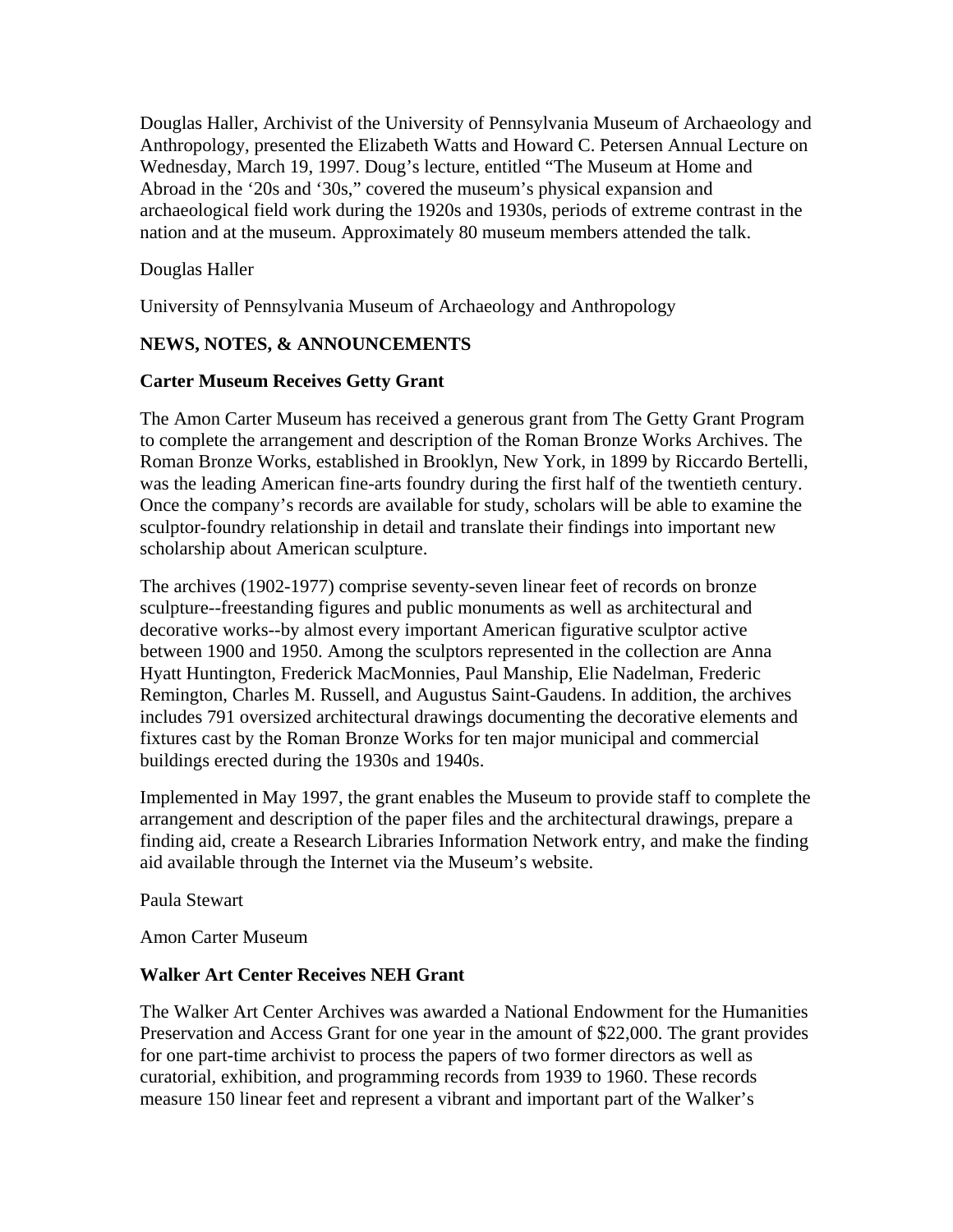history--the transition from a gallery housing an individual's collection to a public art center established through the Works Projects Administration. The materials follow the growth of the Walker during the 1950s into a major contemporary art center, known internationally for its influential and innovative exhibitions, tours, educational, film, and performance planning. In addition the records chart the growth and development of the Walker's multidisciplinary permanent collections, including works by major American artists.

The goals of this project are to organize and describe these rich archival materials and to make them accessible to scholars, researchers, and the general public. This project will create access to a previously untapped source of information on the arts of the twentieth century. The final product will consist of a finding aid available in printed form as well as MARC-AMC records for the Research Libraries Information Network database.

For additional information contact Jill Vetter, Archivist, Walker Art Center, Vineland Place, Minneapolis, MN 55403, 612-375-7551, fax: 612-375-7681, email: JillV@wac.mus.mn.us.

Jill Vetter

Walker Art Center

# **REPORTS**

#### **Celebrating Institutional Anniversaries**

At the November 1996 meeting of the Mid-Atlantic Regional Archives Conference in Wilmington, Delaware, there was a very well attended roundtable discussion of Archives in Cultural Institutions. It was apparent that a fair number of those present were quite interested in the subject of institutional anniversaries. There was some discussion of the internal and external politics of such events, the importance of the archivist to their success, and the potential for increased visibility for the archives.

As a result of the interest shown at that time, a session on "Celebrating Institutional Anniversaries" will be on the Fall 1997 MARAC program at Wilmington. Organized by Ira Galtman of American Express, the speakers will describe recent celebrations at The New York Times, Carnegie Hall, and Trinity Church.

In a few years the Pennsylvania Academy of the Fine Arts will begin to plan for its 200th anniversary in the year 2005. This had led me to collecting information about anniversary celebrations at other institutions and to keeping a kind of running list. For example, in addition to the three above are The Carnegie/Pittsburgh (founded 1895), University Museum of Archaeology of the University of Pennsylvania (1897), Brooklyn Museum of Art (1897), Smithsonian Institution (founded 1846, celebrated 150th anniversary in 1996), Philadelphia Orchestra (1900), Juilliard School of Music (1905). There's surely an article waiting to be written on the decade from 1895 to 1905 and why these years saw so many cultural institutions come into being.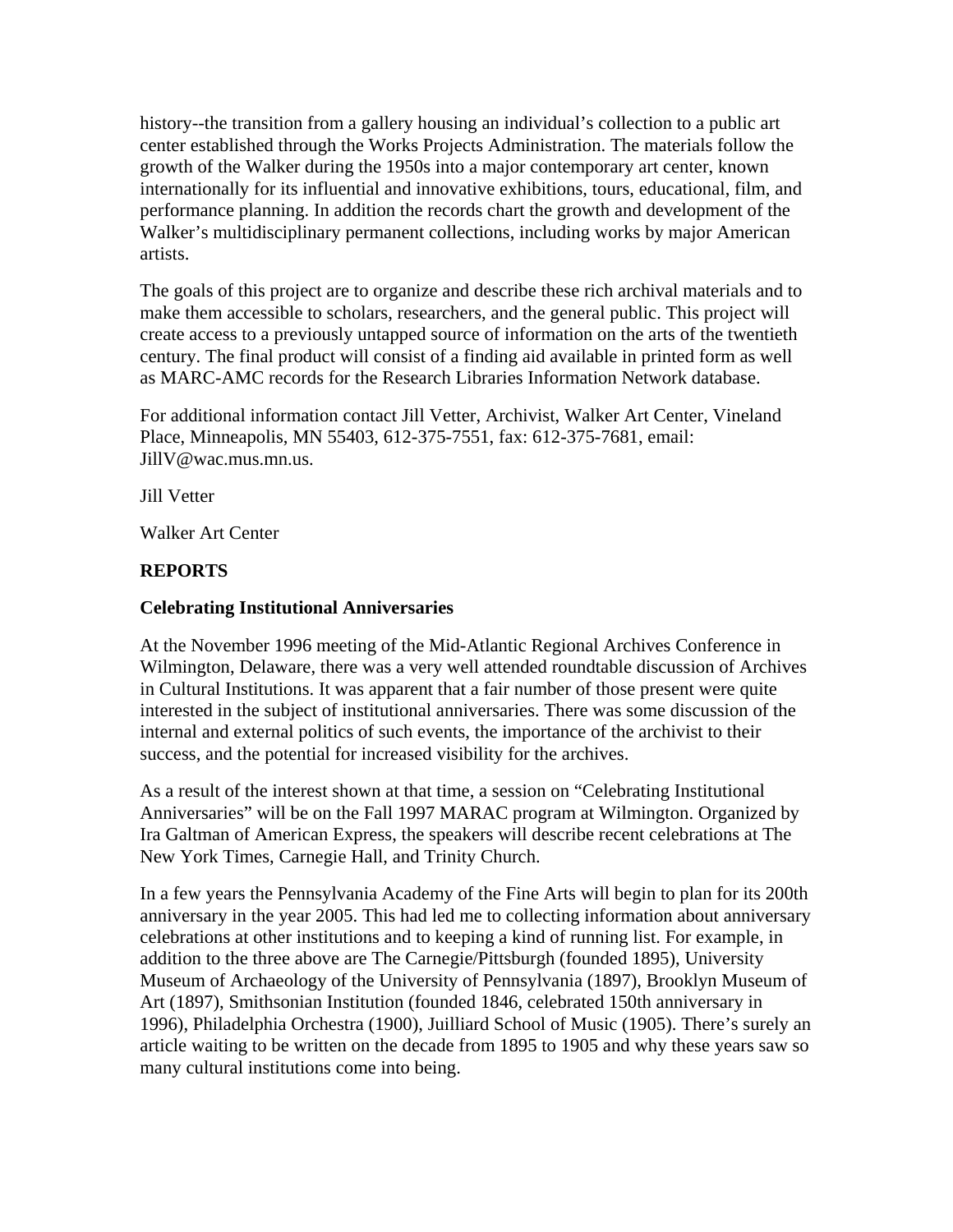I'll put together short pieces on institutional anniversaries as often as I can. Please send press releases, ideas, founding dates, and any other information or thoughts relating to institutional anniversary celebrations, and I'll try to share

ideas in this forum. Contact me at Pennsylvania Academy of the Fine Arts, 118 N Broad St, Philadelphia, PA 19102; 215-972-7600; fax 215-972-5564; email pafa9@pond.com.

#### Cheryl Leibold

Pennsylvania Academy of the Fine Arts

[*Editor's note: Institutional celebrations also will be discussed in Session 2, "The Politics of Celebration," Thursday, August 28, at SAA's annual meeting*]

#### **Peabody Museum Archives Receives Grant For Re-Housing Of Historic Accession Files**

In July 1997, the Peabody Museum Archives (Peabody Museum of Archaeology and Ethnology, Harvard University) entered the seventh month of a sixteen month grant from the Institute of Museum Services. This grant enables us to rehouse the Museum's 100 linear feet of accession files, many of which date back near the museum's establishment to 1867. The grant also has allowed us to reformat the Museum's catalog cards, which date back to 1932 and contain unique data and metadata relating to the Museum's acquisition history. Both accession files and catalog cards continue to be used daily by staff and researchers.

The accession files contain vital provenance information such as correspondence and field notes from the expeditions that collected the PM's vast archaeology and ethnology holdings. The catalog cards track the Museum's acquisition process. Both files and cards are crucial to staff and researchers, and a separate project to migrate the card information to a database is underway.

To date, the 49,000-plus catalog cards have been microfilmed by Harvard University's Imaging Services Department. The accession files are being rehoused in archival quality folders--we're up to the year 1940--and will be placed in

# **REPORTS**

#### **Peabody Museum Archives** continued

archival document boxes in new cabinetry. Fragile items are sleeved in mylar, and some items will be transferred to the Archives from the Collections Department Reading Room. New and/or improved finding aids to the accession files are being produced, and folder and box labels will be generated from a database.

The IMS grant has enabled the Archives to hire 2-3 work-study students per term for the duration of the project to rehouse materials. They work under the supervision of the Archivist, who is working in tandem with T. Rose Holdcraft, Peabody Museum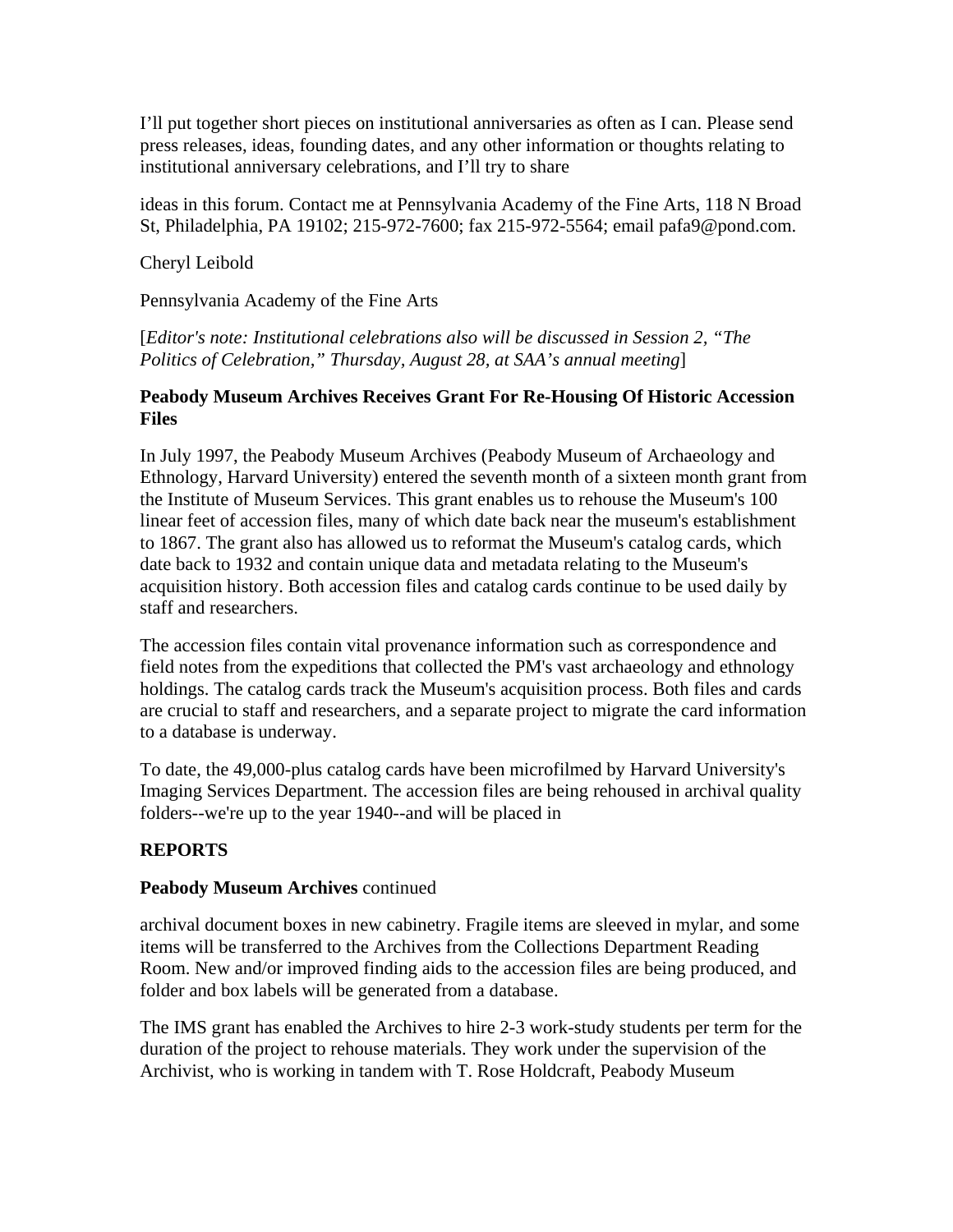Conservator. We look forward to reporting on the completion of the project in February 1998.

Sarah R. Demb

Peabody Museum of Archaeology & Ethnology, Harvard University

# **Whitney Museum Archives Project**

Founded in 1930 by Gertrude Vanderbilt Whitney, the Whitney Museum of American Art was created to provide a place for American artists to exhibit their work. During the first two decades of the twentieth century, contemporary American artists went largely unnoticed by museums, collectors, and the public. It was not until Mrs. Whitney began buying and displaying the works of living American artists that American art became recognized and appreciated by American society. Beginning as early as 1907, Mrs. Whitney arranged an exhibition of American art at the Colony Club in New York City. A year later, she purchased four paintings from The Eight show, a historic exhibition in which a group of American artists chose to depict everyday life as they saw it rather than idealize it as in the European tradition. In 1914, Mrs. Whitney created the

Whitney Studio for artists to exhibit their work and to meet on a regular basis. Many artists, such as Edward Hopper, John Sloan, and Reginald Marsh, had their first one-man shows at the Whitney Studio and its successors, the Whitney Studio Club and the Whitney Studio Galleries. It was in 1929, after the Metropolitan Museum of Art refused to accept Mrs. Whitney's offer to donate her collection of over 500 works of art, that she decided to establish the Whitney Museum of American Art. The Museum opened to the public in November 1931 in a brownstone on West Eighth Street. Since that time, the Museum has moved twice; once in 1954 to land donated by the Museum of Modern Art and again in 1966 to the present Marcel Breuer building on Madison Avenue. During that time, the Museum has continued to reflect the changes and continuity in American art. Today, the Museum is the world's leading institution in collecting, interpreting, exhibiting, and preserving twentieth century American art. The Museum still champions living American artists much as it did in Mrs. Whitney's times.

Beginning in September 1996, the Whitney Museum began establishing an archival repository to maintain and make accessible its institutional history. Allotted \$50,000 from the building fund, the Whitney Museum Library hired three archives consultants to access the collection and to begin developing a program for the long-term care of the Museum's records.

Prior to last year, the Whitney Archives had progressed slowly in terms of organizing and making available its vast collection that spans most of the twentieth century. Beginning in the late 1960s, the Archives of American Art processed and microfilmed a small selection of the Whitney's archival records dating up to the present. Whitney Museum records now part of the Archives of American Art include the papers of Juliana Force (1916-1958), the first director of the Museum; artist files (1914-1966); American Art Research Council records (1942- 1948); the papers of Lloyd Goodrich, director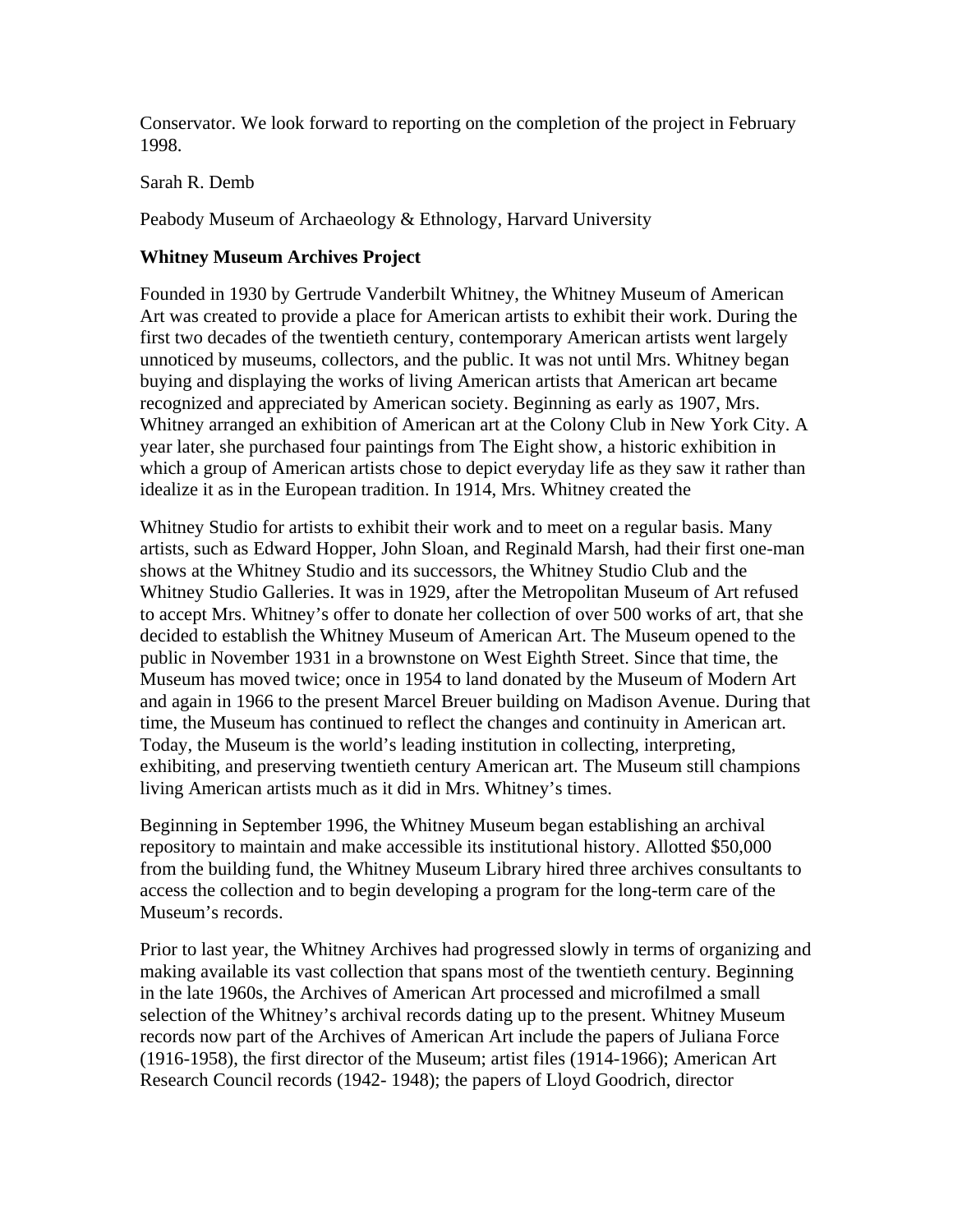### **REPORTS**

#### **Whitney Museum Archives** continued

from 1958-1968; and the papers of Mrs. Whitney. During the mid-1980s, the Whitney Library hired an archives consultant to process and to create a detailed finding aid of the Museum's historical records dating from 1930-1963. Housed in the Library, this collection consists of the founding papers of the Museum, Trustees' minutes, curatorial records and research notes, letters from artists, records of exhibitions and loans, and many other papers relating to the mission and achievements of the Museum. In the late 1980s, the New York State's Documentary Heritage Program prepared over 30 MARC-AMC entries for the Research Libraries Information Network (RLIN). These entries focus on curators, directors, artists, the Studio Club, administrative functions, and various photographic resources.

The current archives project focusing on administrative files from 1963 to the present is divided into two categories: long term and medium term. Permanent records totaling about 550 linear feet consist of material from the Office of the Director, curatorial departments, departments of education, development, finance, film, and video, and the library. Additional materials document the Museum's satellite branches in Manhattan and Connecticut, over sixty years of exhibitions, publications, and general museum operating procedures. The Archives also collects exhibition catalogs, posters, and merchandise produced for certain shows. Architectural drawings and models of the famed Breuer building and the present renovation project exist and are currently being maintained in the Archives. In addition to the institutional records, the Archives also houses a small collection of photographs. These photographs chronicle the early stages of the Museum with Juliana Force as Director and Mrs. Whitney's brief career as a sculptor. Accordingly, the Archives is particularly strong

in charting the history of the Whitney Museum as a leading museum of American art and in chronicling the development of American art in the twentieth century.

Within the permanent archives is a special collection relating to the career of Edward Hopper. After the death of Hopper and his wife, Josephine, the Museum received the entire artistic estate of Hopper's work. With over 2500 works, the Hopper Bequest is the largest gift in the Museum's history and reflects the long association between Hopper and the Whitney Museum, dating back to his first one-man show at the Whitney Studio Club in 1920. The Edward Hopper Archives, which totals 70 linear feet, chronicles the early life of Hopper through photographs, life documents, and correspondence. Other materials relate to the recent publication of the Edward Hopper catalogue raisonné and to selected exhibitions beginning in 1980. The Whitney Archives is planning to process and microfilm the Hopper materials and is in the early stages of researching possible funding sources for such an endeavor.

The second category of records are less permanent and totals approximately 650 linear feet. Half of this collection consists of files that are still being used regularly by the staff. The rest is no longer of value to the Museum and a records retention schedule is being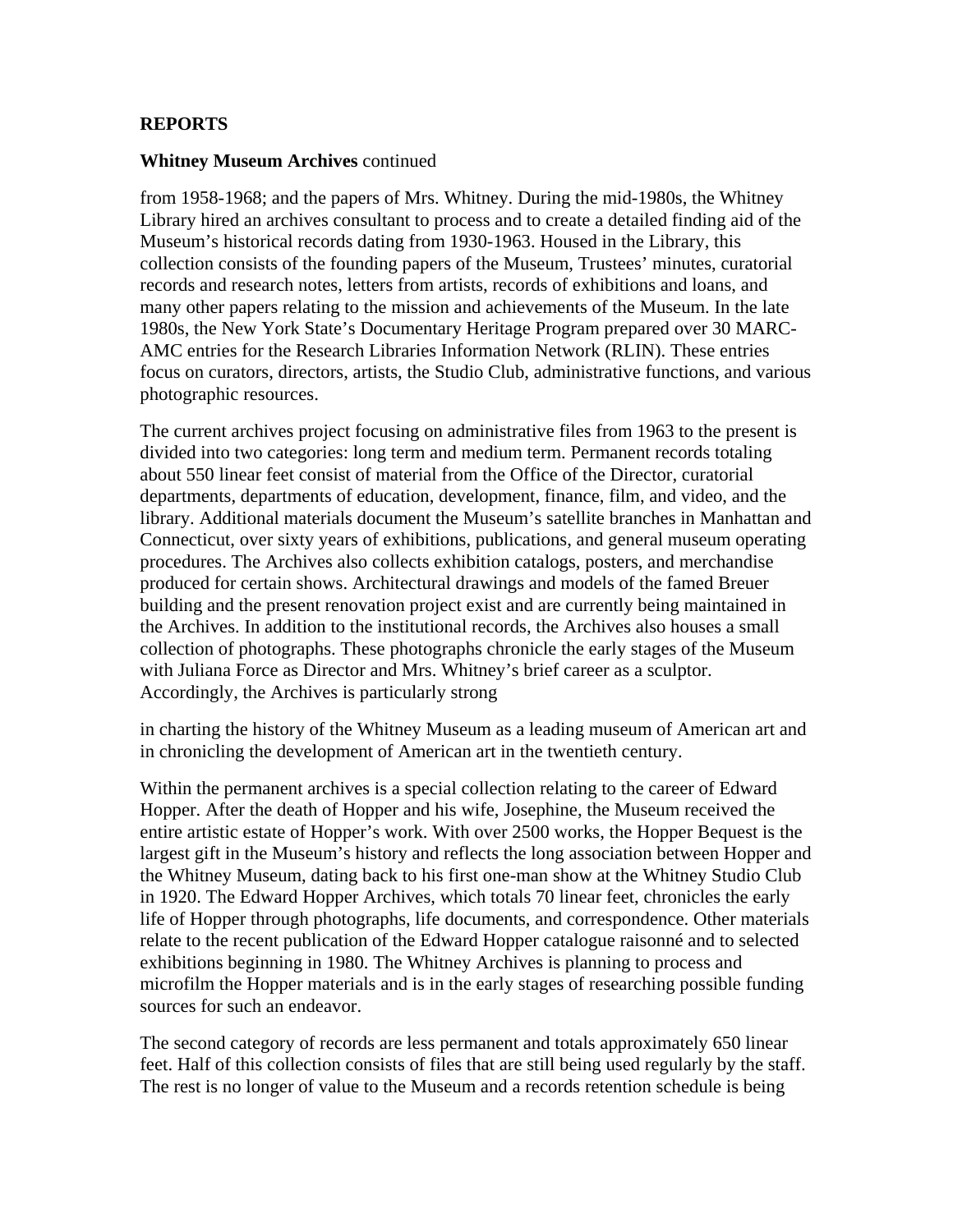researched and established to aid in the disposal of noncurrent records. This project should be completed and implemented by the end of the summer.

Since being hired to design and implement an archival and records management program, we have conducted a records survey, assigned record groups, and prepared inventories of all the boxes. After we finish arranging and labeling the boxes in our off-site storage facility, we will begin processing the collection, writing finding aids, and integrating the collection into the larger mission of the Museum. After the collection is processed, it will be stored in acid-free folder

# **REPORTS**

#### **Whitney Museum Archives** continued

and boxes. To assist with the processing, we plan to bring in interns from the Program in Archival Management, Historical Editing, and Historical Society Administration at New York University. Processing the collection will take a minimum of two years, possibly more, depending on staffing and the budget.

Information about the collection can be found on RLIN or through printed finding aids and inventories available in the Library. In the future, we would like to make the collection accessible through the Web, but for now the printed guides will suffice. Due to the fact that the collection is largely unprocessed, access will be given on a limited basis. For additional information, contact the Archives at 212-570-3624 or the Library at 212- 570-3648.

Douglas Stark

Whitney Museum of American Art

# **ARTICLES**

# **The Knoedler Archive and Library**

*This article originally was published in The Rise of the Art World in America: Knoedler at 150 (New York: Knoedler & Company, 1996), an exhibition catalog celebrating Knoedler & Company's 150th anniversary. The Archive is open to researchers by appointment. Contact Melissa De Medeiros at 212-794-0567 for more information or to schedule an appointment.* 

*The Rise of the Art World in America: Knoedler at 150 marks the first public presentation* of the Knoedler Archive, even though the artifacts on display represent only a tiny fraction of the millions of individual items carefully compiled by Knoedler & Company since 1863. The Archive includes sales records, stock books, provenance

records of all works handled by Knoedler, records of restoration and framing at the gallery, an extensive photographic archive, and correspondence with artists, clients and other galleries. The Archive was also drawn upon for research on the loans from the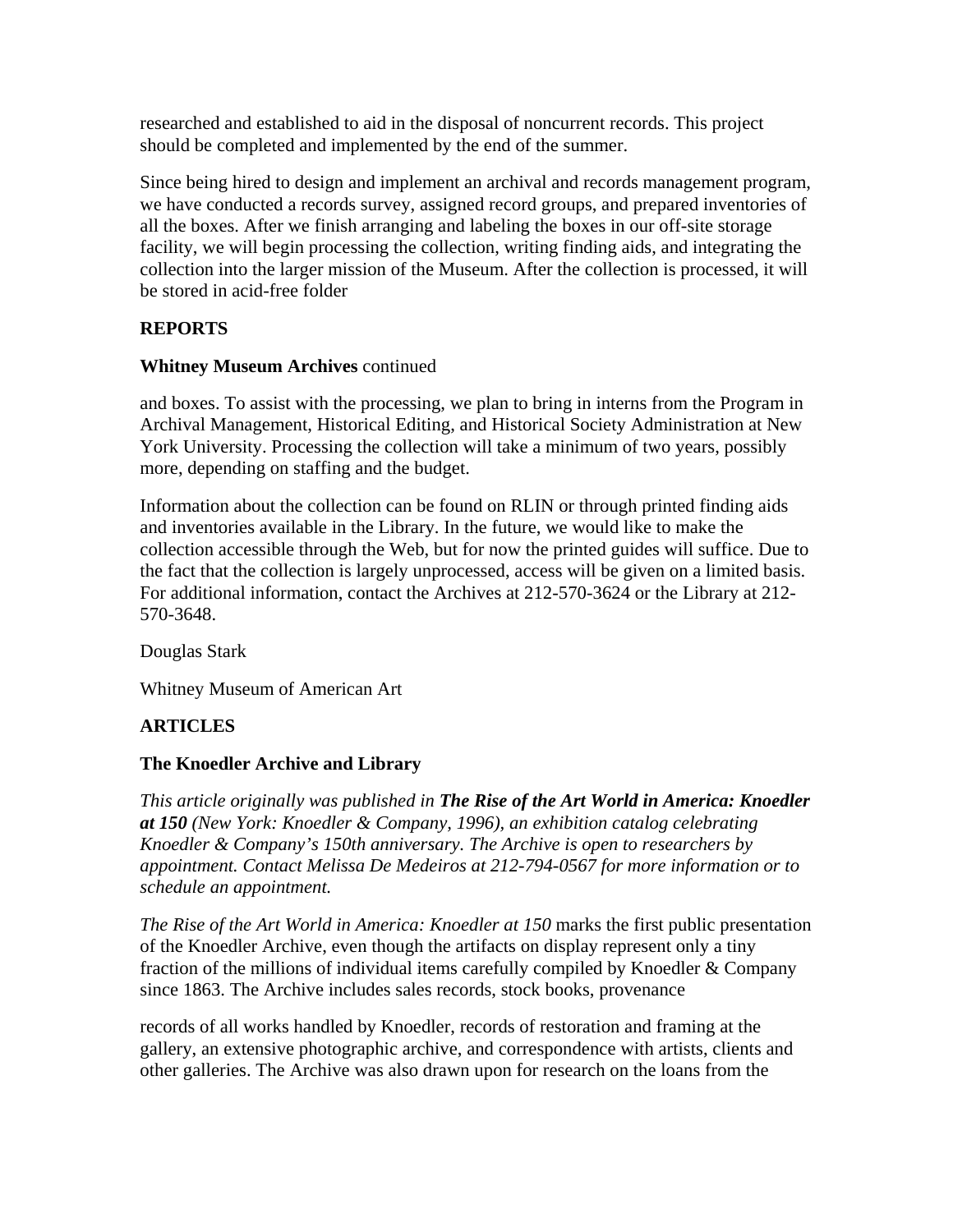collaborating museums, and to everyone's delight new information about a number of works in the exhibition was discovered during this period.

In documenting the gallery's 150-year history, the Knoedler Archive provides an unparalleled record of the emergence and flowering of the American art world. Through the Archive one can trace the parallel trajectories of art connoisseurship, the growth of the art market, the appreciation of America art, and the building of the great private and public collections across the country.

The Knoedler Archive also provides a unique perspective on the social history of the nation. It reflects the economic growth of communities, shifts in taste, and even the evolution of America's cultural sense of place within the world. Above all, the Archive gives insight into the civic-minded patronage that led to the founding of great museums across America.

A number of catalogues on display in the exhibition have been drawn from the Knoedler Library which comprises more than 60,000 volumes. The library's holdings include many early auction, gallery, and museum catalogues and is considered to be among the finest art historical libraries in private hands in this country.

The Knoedler Archive has been a priceless resource to museums across the country because many of the works in their collections can be traced back to Knoedler. It has also garnered a reputation among scholars as an indispensable resource for original research, catalogues raisonnés, and major exhibitions. It has recently been drawn upon for the 1996 exhibition *Winslow Homer* organized by the National

# **ARTICLES**

# **The Knoedler Archive and Library** continued

Gallery of Art and *Whistler and Montesquiou: The Butterfly and the Bat*, held at The Frick Collection in 1995.

Despite its daily use by scholars, the Archive is still largely untapped as a resource. Virtually every visit reveals exciting correspondence and other material that sheds new light on America's cultural heritage.

The archival portion of this exhibition honors years of dedicated service by generations of Knoedler librarians without whom this exhibition would have not been possible. In particular, I am indebted to my mentor and predecessor, Nancy Little.

Melissa De Medeiros

Knoedler Gallery

# **Preserving Love's Labors in the Museum Archives**

*The following is the text of a speech presented in Providence, Rhode Island, at the annual convention of the Art Libraries Society of North America. An edited version of this*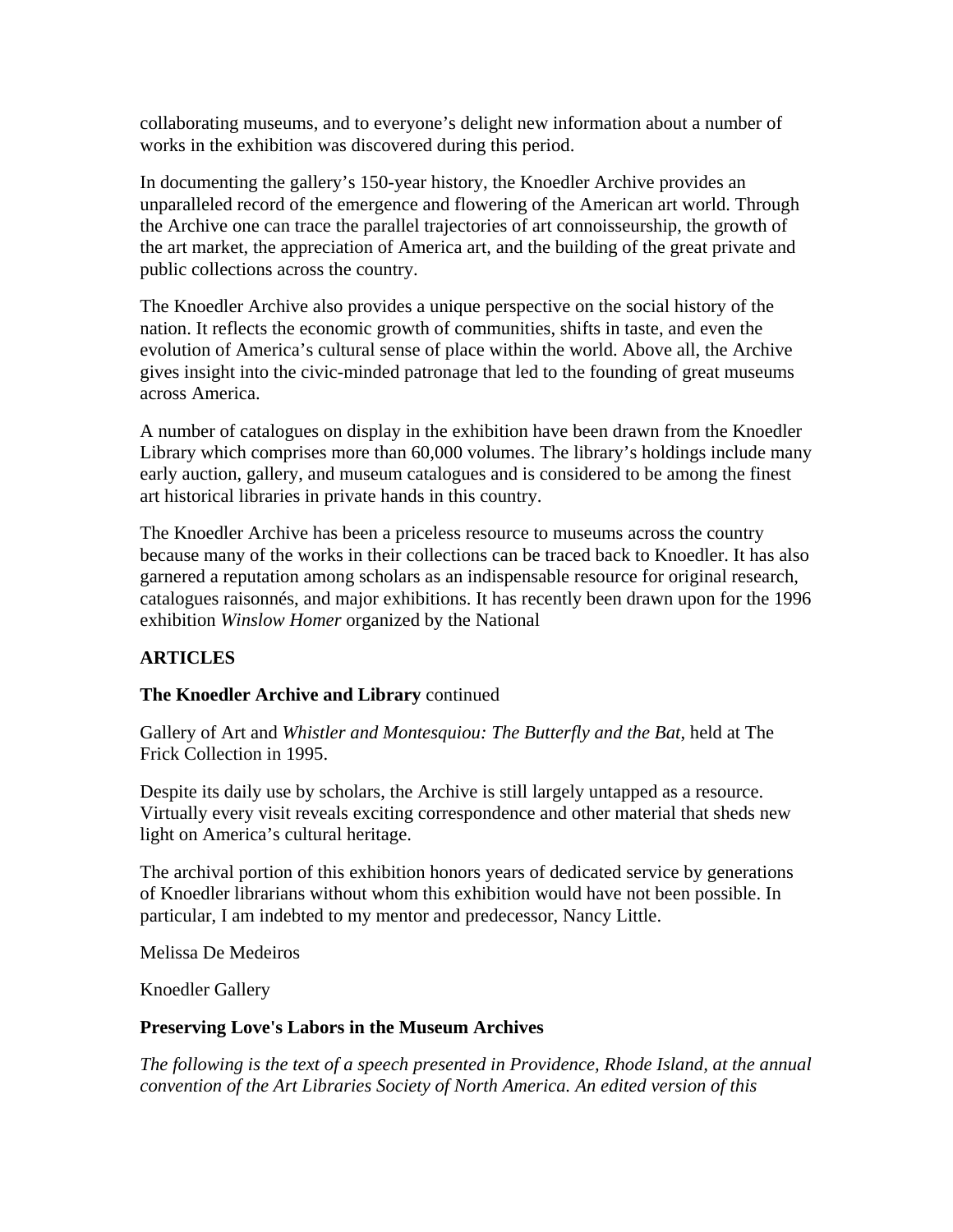#### *presentation was published in the ARLIS journal, "Art Documentation," Volume 15, Number 1.*

After agreeing to speak on this ARLIS/NA program, I learned that the session was entitled "Love's Labors Lost." Since the word "lost" is a bit of an anathema in the archival lexicon, I prefer to retitle it "Love's Labors Carefully and Permanently Preserved and Made Available to the Scholarly Community." I realize that this title is a little cumbersome, but as the archivist of an art museum, that is one of my top priorities: to insure that important records documenting exhibitions are carefully preserved for current and future researchers. And, in order to properly explain how and why these records should be preserved, I have to describe briefly how and why they are generated. We have to examine the anatomy of an exhibition in order to plan its archival fate.

To begin at the beginning, where does an exhibition start? Well, often in the imagination of a curator who is particularly learned or interested in a subject. At the MFA, there are eight curatorial departments, each of which has many staff members, interns, and supporters who contribute to a very creative climate for the generation of exhibition ideas. The chief curator of each department usually has the difficult task of choosing which ideas will be developed into full and formal exhibition proposals.

At many museums, after the curatorial staff has selected the subject matter for a potential exhibition and written a preliminary proposal, that proposal is reviewed by a museum administrative board or officer whose duties include overseeing the exhibition activities of the institution as a whole. At the MFA, curators present ideas for exhibitions to our director, who plans the exhibition schedule and accepts or rejects proposals for that schedule.

Approval of an exhibition proposal at the MFA begins what is always months and often years of exciting and demanding work that at some point will encompass almost every department in the museum. And the end result, hopefully, will be a visually beautiful and intellectually rich event for visitors to enjoy. It is during this transition from idea to reality that most exhibition records are created, documents that eventually will be preserved in the archives.

Once an exhibition is approved and placed on the schedule, an intense period of scholarly research begins. Artistic genres, historical movements, and cultural trends are examined. The lives and works of artists are closely studied through the use of printed materials as well as original documentation when available. In their capacities as research centers, the museum archives, library, and photographic services

# **ARTICLES**

# **Preserving Love's Labors** continued

department are usually consulted during this phase of the project.

Another crucial aspect of curatorial research involves the objects selected to illustrate the intellectual themes of the exhibition. Curators search their own departmental holdings, as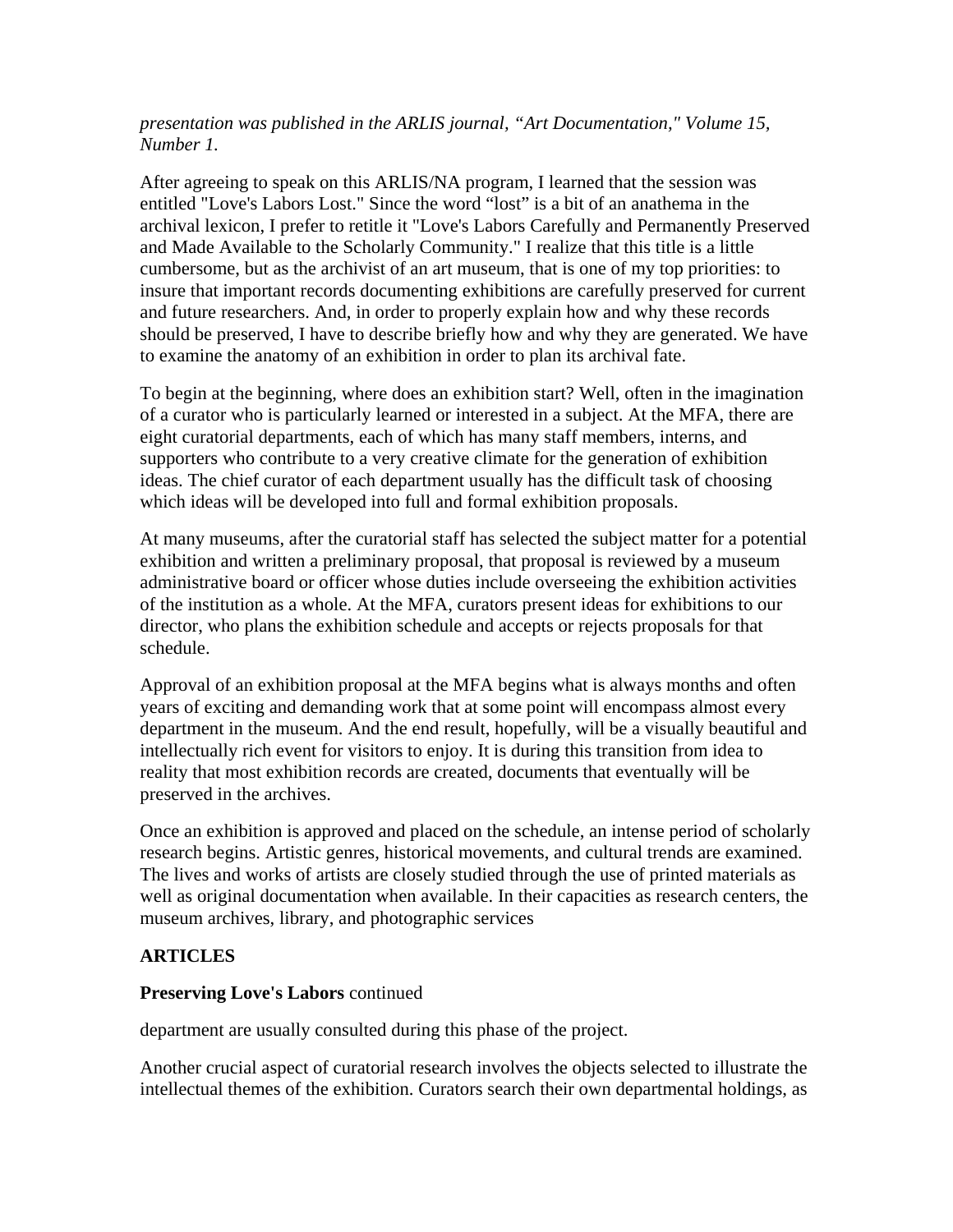well as those of other museum curatorial departments, for objects that will illuminate the exhibition concept. The difficult work of tracing object provenance and identifying works of art in the collections of other institutions and individuals for loan requests continues. If the show is of sufficient size and scope to warrant a catalogue, the curatorial staff prepares catalogue entries as well as the important introductory, summary, and descriptive texts that reveal how the objects chosen fit into the intellectual framework of the show.

As the exhibition's opening date draws closer, the pace of curatorial activity is feverish. But fortunately, curators are not working alone. Many other departments have joined the cause. When funding from outside the institution is needed to mount a show, the development staff makes proposals for financial support to local, state, and national funding agencies, as well as to corporations, foundations, and private charitable organizations. The registrar's office carefully documents the arrival and departure of all loaned objects. The conservation staff completes object condition reports and provides restoration and preparation services when needed. The photographic services department produces or acquires photographs of all exhibition objects for the catalogue, for public sale, and for publicity purposes. They also verify credit lines and manage copyright issues. The publications staff designs and edits the exhibition catalogue. The design department plans appropriate settings for the display of objects. The education staff prepares brochures and pamphlets to enhance the visitor experience, as well as writing or reviewing interpretive labels and text panels. The library staff makes related materials available to visitors, updates the citation index for museum objects, catalogues the exhibition publications, and distributes publications to exchange partners.

Throughout this entire process, the financial staff tracks income and expenses. The public relations staff works to develop public interest and excitement through carefully orchestrated advertising and publicity campaigns. The buildings and grounds staff is responsible for most of the physical preparation of the show: they paint the walls, lay the carpet, and hang or mount the objects. Other public service departments, such as the restaurant, retail shop, and special events office, coordinate their menus and sales items for the anticipated rush of exhibition viewers. Those who work in museums know that the planning and implementation of an exhibition involves an amazing amount of time and effort. And, not surprisingly, it also involves an amazing number of records.

From the time the first proposal is drafted until the last acknowledgment is received, the records documenting an exhibition are active, that is they are needed on a continuing basis by the office that creates them. But once a show is over and a few months or years have passed, the interest and need of most departments for those exhibition materials lessens to the point where they can be considered inactive, rarely used. In a museum without an archives, this is the point at which loves labors begin getting lost. When there is no longer a frequent need to refer to the records of a previous exhibition, people have a tendency to begin moving those documents around to make room for new materials. That is when records are boxed up and stuffed onto shelves in the back room, relegated to old file cabinets, or worst of all, banished to dreaded attic and basement storage areas. In order to insure that exhibition records, as well as other vital museum documents, don't get lost in the space crunch and shuffle, a museum records keeper is essential.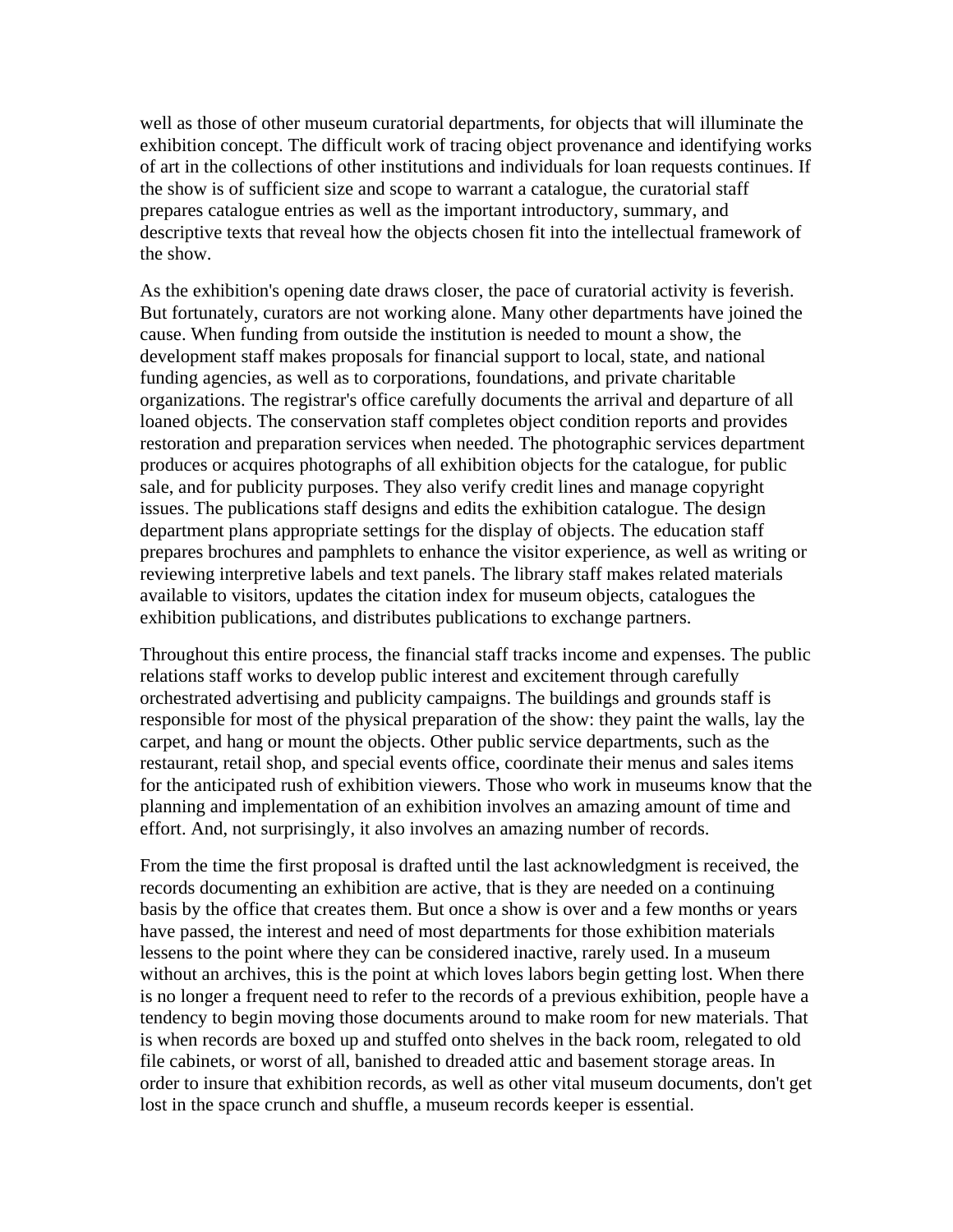#### **ARTICLES**

#### **Preserving Love's Labors** continued

At the MFA, some departments are strident about cleaning out their files quickly, calling almost before the ink has dried on exhibition records to request that documents be transferred to the archives. Other departments treat their records more like a fine wine- they like to age them for a very long time in the warmth of their offices.

Both approaches are perfectly valid and reflect differing work habits of the staff. Some departments, especially curatorial ones, do often refer to older records, using research materials from one exhibition to help plan another. Other departments have little need to keep records of completed work. While some archivists do establish retention schedules detailing how long records can remain in departments before being transferred to the archives, I prefer to let the departments decide how long they feel they need to keep exhibition records in their office. I do not see an advantage to forcibly removing materials that a department wants to retain. By working with the staff, by providing the service and access they want when they want it, the archives can become a friend and ally to each department. As long as the staff is aware that the archives is waiting to take their exhibition records as soon as they no longer need them, and as long as the archives staff knows which departments are holding onto their exhibition records and why, this cooperative approach can as effective as a standardized records management schedule, while allowing flexibility and engendering good will.

There are a few guiding principles that should be followed in organizing exhibition records once those materials are in the custody of the archives, and a brief look back in time will help explain how and why those principles developed.

In the 19th century, the bad old days of archival practice in this country, museums, like other

institutions in America, valued records mostly for their current administrative use. As a result, early museum records were often routinely discarded when they were no longer needed by the staff who created them. Their potential historical value was seriously underestimated. Even when records were retained, they were often organized in ways that made using them at a later date quite difficult, if not impossible. Materials were arbitrarily grouped together in subject orders devised by well-meaning staff and usually accompanied by some Byzantine system of identification, the purpose and key to which were almost always lost over time.

By the 1920s and 1930s, things were looking up on the archival front. Museum workers were beginning to understand that their records might have enduring historical value, so staff began preserving documents more carefully. At the same time, record keepers across the country were starting to realize a fundamental flaw in arranging archives by subject matter alone. It finally occurred to archivists that if files created by different departments were arbitrarily removed and then joined together in some unholy alliance by subject matter, one could easily lose sense of who originally created the records and why, thus sacrificing the ability to understand the mission and activities of each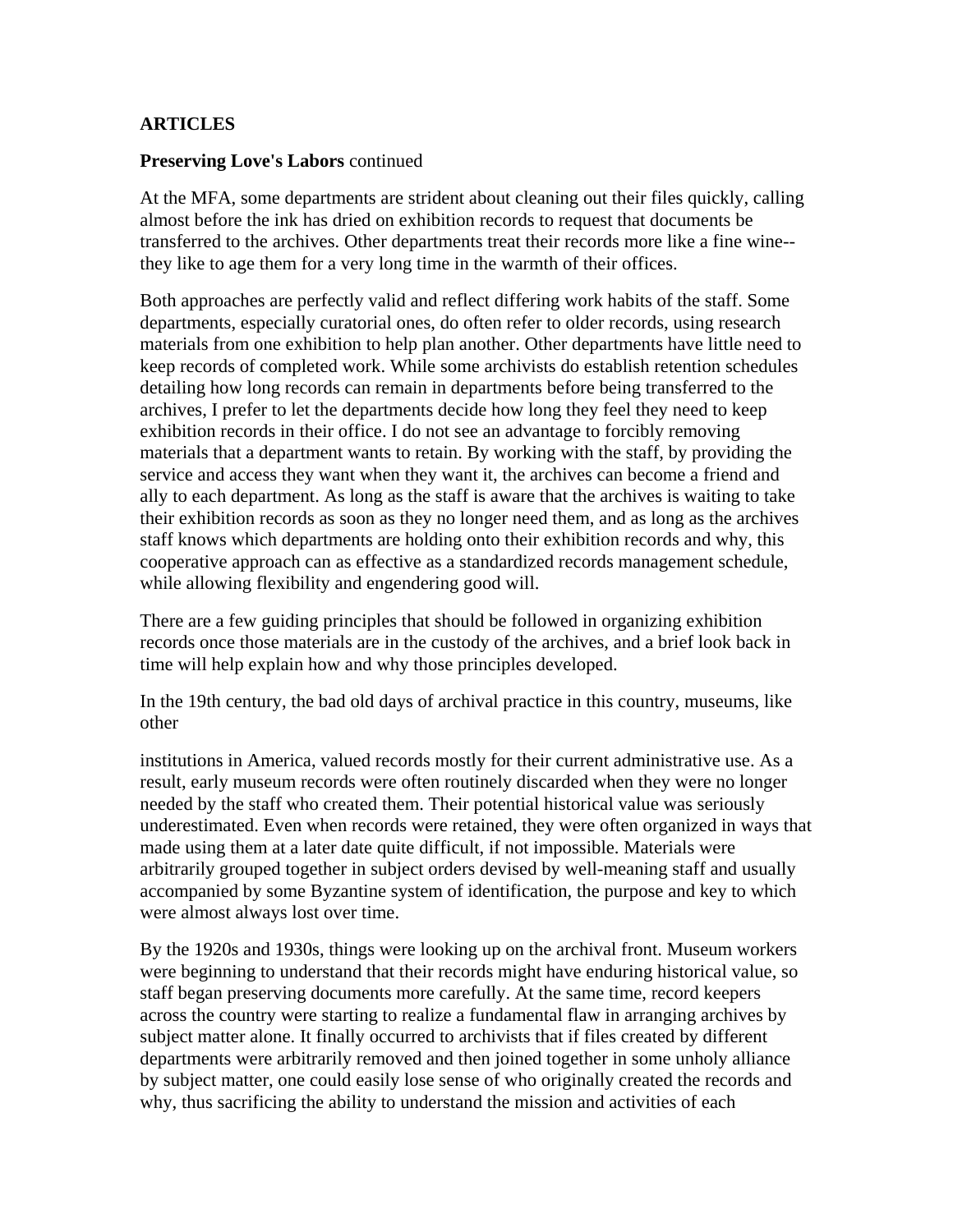administrative unit. That loss of departmental wholeness was what eventually prompted archivists to understand that it was crucial first to organize records according to the office that created them, and then to develop subject access points as intellectual crossreferences rather than by physical integration of materials from different administrative units. Thus American archivists came to accept what their European colleagues had been practicing and counseling for several decades, and a basic tenet of archival practice was adopted, complete with a French accent--"respect des fonds," respect for the office of origin.

Of course, this important change in archival policy has had a major impact on the organization of exhibition records. If we were

# **ARTICLES**

#### **Preserving Love's Labors** continued

playing by the old rules, when records documenting the exhibition-related activities of any museum department arrived in the archives, those materials could be separated out from the rest of that department's records and placed into an all-inclusive, museum-wide collection documenting a specific exhibition. To use a recent example from the MFA, it would mean that the records documenting the activities of all 37 MFA departments for the Monet exhibition would thus be joined together into one giant Monet subject collection. However, we don't play by those rules anymore. Archivists have to be concerned with more than just exhibition materials. We have to protect the integrity of all the museum's records. In order to accomplish this, we have to insure that all records received by the archives are organized and permanently preserved according to the office that created them.

Since exhibition records created by different departments do not arrive in the archives at the same time, and will not be integrated into exhibition subject collections, you might well ask how archivists keep track of what exhibition records have been transferred to the archives, what records need to be preserved, and where to store all those documents.

Archivists have to be adept at creating systems and procedures to accurately track the transfer, accession, disposition, and storage of records within the repository. The good news for financially constrained institutions is that these procedures do not necessarily require sophisticated technical equipment. Transfer authorizations, accession registers, record inventories, and location guides, some of the tools of the archival trade, can be handwritten, typewritten, or entered into a computer database. Of course, the ability to easily amend, update, and share information concerning records does increase dramatically if an archivist is lucky enough to have a PC or access to an institutional or external computer network.

After records are accessioned, the archives staff faces a range of organization, preservation, and storage challenges. In order to properly prepare records for permanent preservation, a series of steps are taken to "process" the records. During the processing stage, documents are removed from the acidic file folders and boxes in which they usually arrive, and then paper clips, staples, and other harmful items are removed. In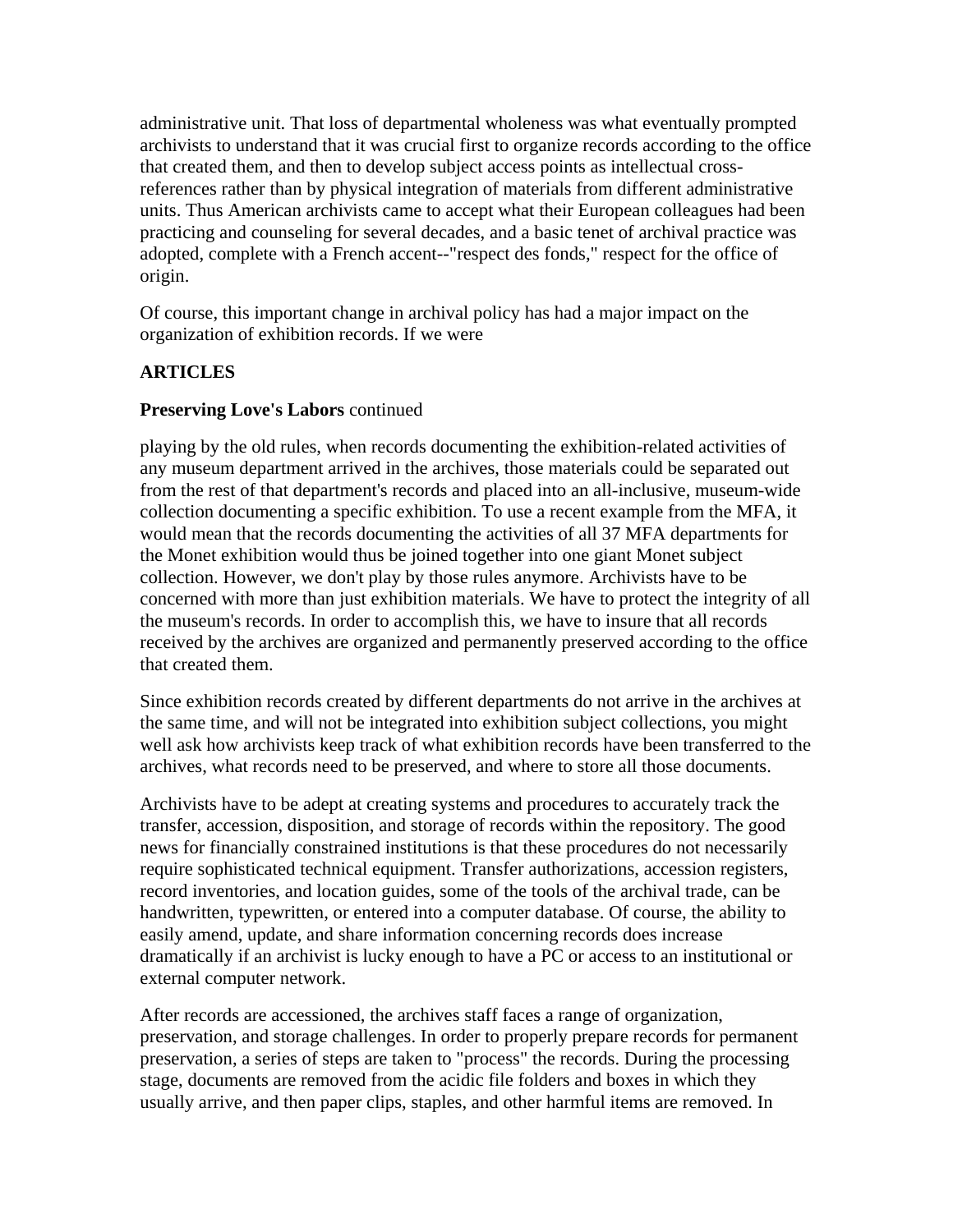addition, original documents are separated from acidic materials, such as news clippings and photographs, for their mutual protection. This can be accomplished by using acidneutral envelopes and other special materials for separating or interleaving. Each folder is also evaluated to determine whether there are photocopies, duplicates, or other repetitive materials that may be discarded. Once the files have been carefully culled, the records are transferred into acid-neutral folders and boxes for permanent preservation.

While the archives staff physically processes records, they also conduct an intellectual evaluation of those materials. If the department of origin has organized and transferred records in a clearly defined order, that order will be retained. If records arrive in no discernible order, an order will be established for them, usually an alphabetical, chronological, or subject arrangement. As records are processed and organized into logical groupings, known as record series, a careful list of the titles of each folder in each box is made. This box and folder list, along with notes about the provenance, arrangement, scope, content, and accessibility of the materials, constitute a finding aid to each record series. If and/or when the records are opened to the public, these finding aids are the starting point for researchers seeking access to any record series, the archival equivalent of the library card catalog. In archives that have access to computer equipment, more sophisticated finding aids can be created for internal databases,

# **ARTICLES**

# **Preserving Love's Labors** continued

or a MARC-AMC series level description prepared for submission to bibliographic networks such as RLIN or OCLC.

While each record series is unique, there are often similarities and overlaps between groups of records received from different departments, especially when records document an institution-wide event such as an exhibition. That is why during the intellectual evaluation thought is given to what each series has in common with records previously received from the same and other departments. In the case of exhibition records, multiple copies of documents may have been preserved and transferred to the archives by several different departments. Sometimes these duplicates can be discarded. For example, the public relations department at the MFA regularly preserves a copy of all the press releases it issues to promote an exhibition. As a courtesy, they usually also send copies of those press releases to the curator who organized the show, for informational purposes. Subsequently, when curators transfer their exhibition records to the archives, duplicate copies of press releases are often found. Since the creation and distribution of press releases reflects a function of the public relations office, the duplicates in the curatorial files are usually discarded, since we know that the public relations staff has retained a record copy in their files.

Sometimes, however, multiple copies of records are retained for research purposes because the duplicated records reflect important functions of more than one administrative unit. At the beginning of my presentation, I described how at the MFA curators create exhibition proposals that are then presented to the director for approval. Curators almost always keep copies of these proposals in their files, copies which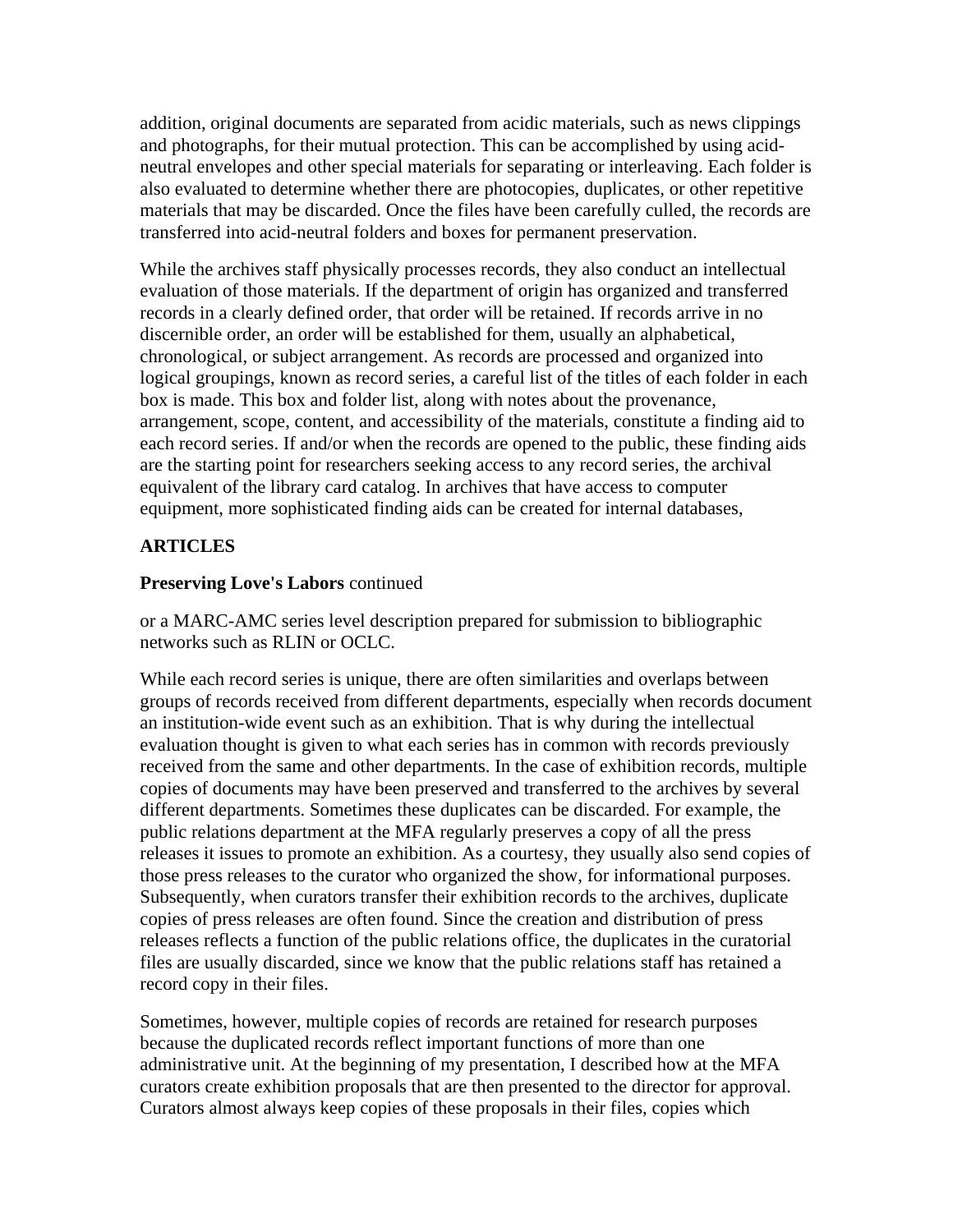eventually come to the archives along with the rest of the curatorial records documenting that exhibition. The original proposals, which have

been sent to the director, also eventually arrive in the archives, along with other records created or received by the director concerning exhibitions. A case could be made for discarding the curator's copy of each proposal and retaining only the originals in the director's files. Researchers could be referred to the original through a cross-reference. (These intellectual cross-references can be recorded manually or on a computer database, depending on what equipment is available.) Despite the fact that there is duplication, I usually retain both the original and the curator's copy because these proposals reflect an important joint function of two museum departments. Keeping a copy in the records of both offices insures more immediate access to these critical documents, and thus helps researchers more easily understand the mission and activities of both departments.

If you find these examples a little confusing, you're not alone. Archivists get confused about these issues all the time, and this is our profession. I could easily describe dozens of other problems arising from the issue of when and why an archivist chooses to keep certain documents and discard others, but I won't. Because the bottom line is that there are no hard and fast rules, no uniform and universal codes that effectively govern every aspect of how exhibition records should be preserved. Instead, we rely upon shared philosophies and some general yet flexible guidelines that can be adapted to deal with problematic records issues. Like all my colleagues in the field of museum archives, I hope that as a result of my education and training as an archivist, and after years of experience on the job and interaction with museum staff, I have come to understand the process of planning an exhibition well enough so that I can effectively preserve the records which best document that process and thus insure that loves labors will never be lost.

#### Maureen Melton

Museum of Fine Arts, Boston

#### **Beyond "Just in Case" -- Appraising Museum Records**

Invitation to a Museum Archives Section working group at the Art Institute of Chicago 1:00 - 5:00 PM on Wednesday, August 27, 1997

Does your museum archives appraisal policy sometimes come down to "let's keep it just in case"? Do you keep records, or do you select them? Is your storeroom about to burst?

Most museum archives are relatively new and our universe of records is relatively small (compared to, say, government archives). It sometimes seems easiest and most prudent to keep just about everything and, as a result, appraisal has gotten short shrift. We usually have a collections policy and records management schedule, but rarely any well-thought out appraisal policies or procedures.

As museum archives mature and grow, appraisal becomes more and more important. We usually keep most or all of Director's files and curatorial records, but others are more problematic. How should we handle records that span several departments and may involve significant duplication? If there isn't a central exhibitions office, how do we handle the records overlap among departments dealing with various components of an exhibition? Does the Registrar's Office handle all object documentation, or is some scattered in archival records? What to do with grant proposals and related files? Are marketing and product